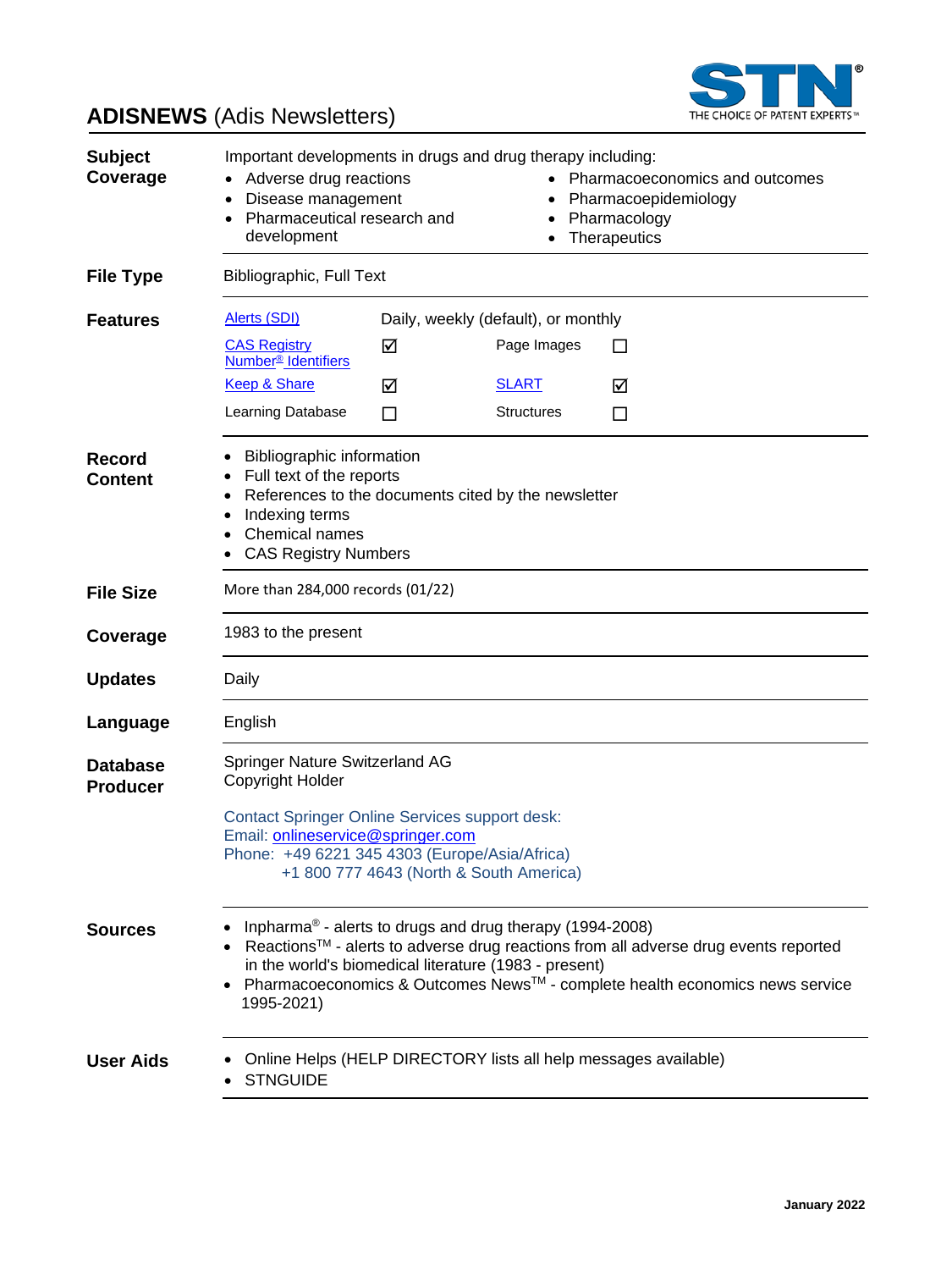### **Clusters** • ADISBASES

- ALLBIB
	- BIOSCIENCE
	- CASRNS
	- FULLTEXT
	- HEALTH
	- MEDICINE
	- PHARMACOLOGY
	- PV
	- TOXICOLOGY
	- [STN Database Clusters](https://www.cas.org/support/training/stn/database-clusters) information (PDF).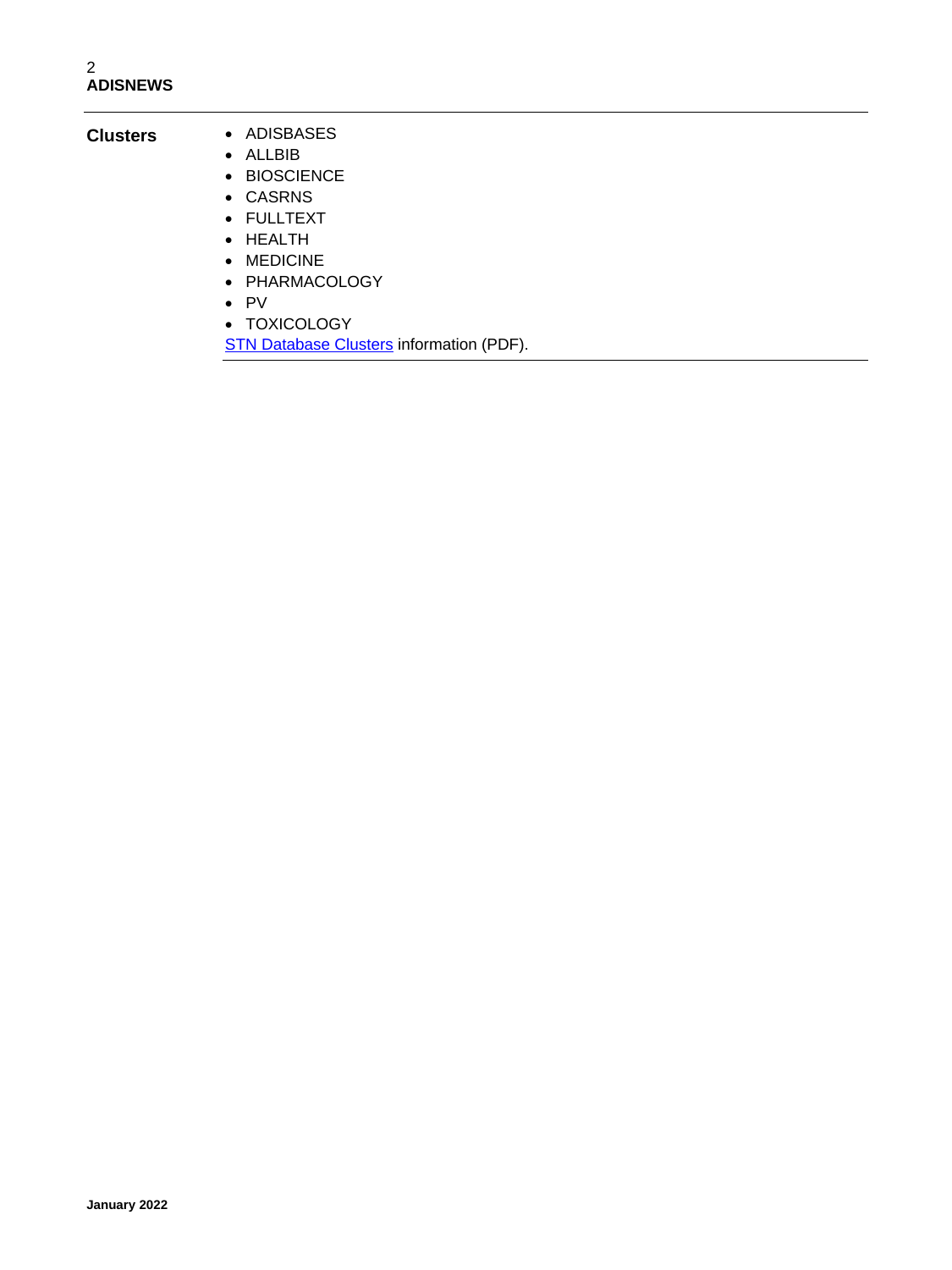## **Search and Display Field Codes**

Simultaneous left and right truncation (SLART) may be used for search terms in the (/BI, /CW, /TI, and /TX) fields and are marked with an asterisk.

| <b>Search Field Name</b>                                                                                                                                                      | <b>Search</b><br>Code    | <b>Search Examples</b>                                                                  | <b>Display</b><br><b>Codes</b>       |
|-------------------------------------------------------------------------------------------------------------------------------------------------------------------------------|--------------------------|-----------------------------------------------------------------------------------------|--------------------------------------|
| Basic Index* (contains single<br>words from the title (TI),<br>chemical name (RN), controlled<br>term (CT), and text (TX) fields,<br>as well as CAS Registry<br>Numbers (RN)) | None<br>(or $/Bl$ )      | S NRT<br>S RELEAS? HORMONE<br>S SERIOUS (L) CASE REPORT#<br>S 57-88-5                   | RN, TI, TX                           |
| <b>Accession Number</b><br><b>Chemical Name</b><br><b>Cited Reference (contains</b><br>referenced author or company<br>name, publication year,<br>volume, and first page)     | /AN<br>/CN<br>/RE        | S 2001:1236/AN<br>S DC 015/CN<br>S ABDULLA S, 1998, V351, P1411?/RE<br>S ABBOTT LAB?/RE | AN<br><b>RN</b><br><b>RE</b>         |
| <b>Cited Reference Author Name</b><br>(Cited Reference Company<br>Name)                                                                                                       | /RAU<br>/RCY             | S RILEY L?/RAU<br>S 3M?/RAU<br>S (GEORGE J? (L) LEACH J?)/RAU<br>S SINGAPORE/RCY        | <b>RE</b><br><b>RE</b>               |
| Cited Reference Country of<br>Publication<br>Cited Reference Document Type                                                                                                    | /RDT                     | S CORRESPONDENCE/RDT                                                                    | <b>RE</b>                            |
| <b>Cited Reference Language</b><br>Cited Reference Page Number<br>(1)                                                                                                         | /RLA<br>/RPG             | S NEWS ITEM/RDT (L) ENGLISH/RLA<br>S 9-10/RPG                                           | <b>RE</b><br><b>RE</b>               |
| <b>Cited Reference Publication</b><br>Name                                                                                                                                    | /RWK                     | S WALL STREET JOURNAL/RWK                                                               | <b>RE</b>                            |
| <b>Cited Reference Publication</b><br>Year $(2)$                                                                                                                              | /RPY                     | S RPY>=2000                                                                             | <b>RE</b>                            |
| <b>Cited Reference Series Volume</b><br>Number                                                                                                                                | /RVL                     | S 998/RVL (L) 9/RPG                                                                     | <b>RE</b>                            |
| <b>Cited Reference Title</b><br><b>Controlled Term</b>                                                                                                                        | /RTI<br>/CT              | S (MILD (L) ASTHMA)/RTI<br>S ABACAVIR?/CT<br>S BY-841, PHARMACODYNAMICS/CT              | <b>RE</b><br><b>CT</b>               |
| Controlled Word* (1)                                                                                                                                                          | /CW                      | S DIABETES/CW<br>S SERIOUS REACTIONS/CW                                                 | <b>CT</b>                            |
| Document Number<br>Document Type (code)                                                                                                                                       | /DN<br>/DT<br>(or/TC)    | S 11735503-800244211/DN<br>S MIX/DT                                                     | <b>DN</b><br>DT                      |
| Entry Date (2)<br>Field Availability (code and text)<br>File Segment (code and text)                                                                                          | /ED<br>/FA<br>/FS        | S L1 and ED>=20010731<br>S L7 and RN/FA<br>S INP/FS<br>S INPHARMA/FS                    | ED.<br>Not displayed<br><b>FS</b>    |
| <b>International Standard</b><br>(Document) Number (contains<br>ISSN)                                                                                                         | /ISN                     | S 1173-5503/ISN                                                                         | ISN, SO                              |
| Journal Title<br>Publication Date (2)<br>Publication Year (2)<br>Source (contains newsletter,                                                                                 | /JT<br>/PD<br>/PY<br>/SO | S REACTIONS/JT<br>S JULY 30, 2001/PD<br>S 2000-2001/PY<br>S (INPHARMA AND 2001)/SO      | JT, SO<br>PD, SO<br>PD, PY, SO<br>SO |
| publication date, and ISSN)<br>Text*<br>Title*                                                                                                                                | /TX<br> T                | S 1173-8324/SO<br>S TOLERATED DOS?/TX<br>S HEPATITIS/TI<br>S PRODUCT NEWS/TI            | <b>TX</b><br><b>TI</b>               |
| Update Date (2)<br>Word Count (of text) (2)                                                                                                                                   | /UP<br>/WC               | S L1 AND UP>=20010900<br>S ADR AND WC<=100                                              | UP<br><b>WC</b>                      |

**(1)** Search with implied (S) proximity is available in this field.

**(2)** Numeric search field that may be searched using numeric operators or ranges.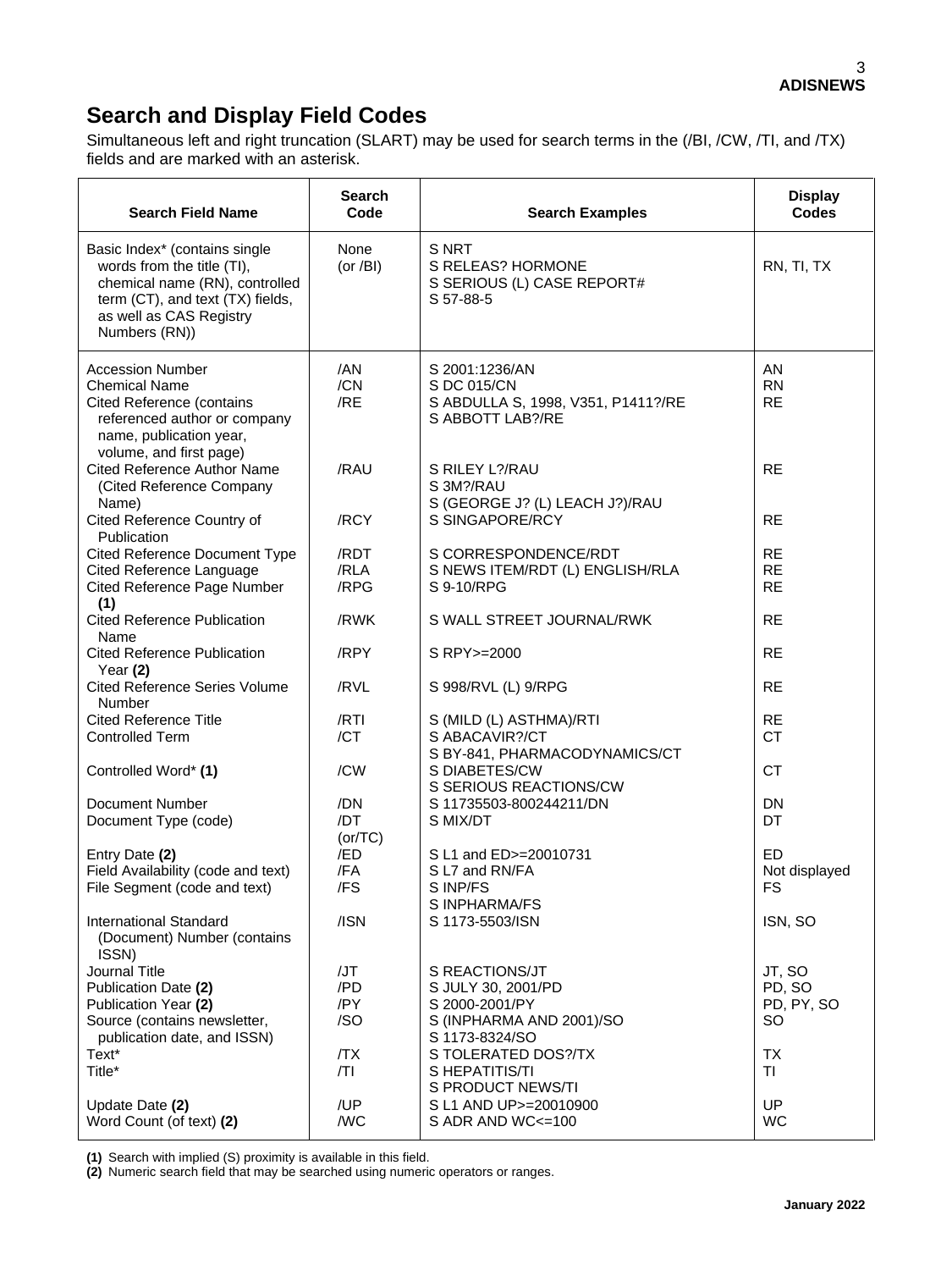#### 4 **ADISNEWS**

### **DISPLAY and PRINT Formats**

Any combination of formats may be used to display or print answers. Multiple codes must be separated by spaces or commas, e.g., D L1 1-5 TI TX. The fields are displayed or printed in the order requested.

Hit-term highlighting is available for all fields except PY. Highlighting must be ON during SEARCH in order to use the HIT, KWIC, and OCC formats.

| Format                                                                                                                                                                                          | <b>Content</b>                                                                                                                                                                                                                                                                                                                                                                                                                                                     | <b>Examples</b>                                                                                                                                                    |
|-------------------------------------------------------------------------------------------------------------------------------------------------------------------------------------------------|--------------------------------------------------------------------------------------------------------------------------------------------------------------------------------------------------------------------------------------------------------------------------------------------------------------------------------------------------------------------------------------------------------------------------------------------------------------------|--------------------------------------------------------------------------------------------------------------------------------------------------------------------|
| AN (1)                                                                                                                                                                                          | <b>Accession Number</b>                                                                                                                                                                                                                                                                                                                                                                                                                                            | D AN                                                                                                                                                               |
| CT $(1)$                                                                                                                                                                                        | <b>Controlled Term</b>                                                                                                                                                                                                                                                                                                                                                                                                                                             | D 1-5 CT                                                                                                                                                           |
| DN (1)                                                                                                                                                                                          | <b>Document Number</b>                                                                                                                                                                                                                                                                                                                                                                                                                                             | D DN                                                                                                                                                               |
| DT (TC)                                                                                                                                                                                         | Document Type                                                                                                                                                                                                                                                                                                                                                                                                                                                      | D <sub>D</sub> T                                                                                                                                                   |
| <b>ED</b>                                                                                                                                                                                       | Entry Date (includes UP)                                                                                                                                                                                                                                                                                                                                                                                                                                           | D 1 8 ED                                                                                                                                                           |
| FS(2)                                                                                                                                                                                           | File Segment                                                                                                                                                                                                                                                                                                                                                                                                                                                       | D 1, 3-5 FS                                                                                                                                                        |
| ISN(2)                                                                                                                                                                                          | International Standard (Document) Number (ISSN)                                                                                                                                                                                                                                                                                                                                                                                                                    | D ISN                                                                                                                                                              |
| JT (2)                                                                                                                                                                                          | Journal Title                                                                                                                                                                                                                                                                                                                                                                                                                                                      | $D$ JT $3$                                                                                                                                                         |
| PD (2)                                                                                                                                                                                          | <b>Publication Date</b>                                                                                                                                                                                                                                                                                                                                                                                                                                            | D PD                                                                                                                                                               |
| PY (2)                                                                                                                                                                                          | <b>Publication Year</b>                                                                                                                                                                                                                                                                                                                                                                                                                                            | D <sub>PY</sub>                                                                                                                                                    |
| <b>RE</b>                                                                                                                                                                                       | <b>Cited Reference</b>                                                                                                                                                                                                                                                                                                                                                                                                                                             | D RE 107                                                                                                                                                           |
| RN (CN) (1)                                                                                                                                                                                     | CAS Registry Number and Chemical Name                                                                                                                                                                                                                                                                                                                                                                                                                              | D <sub>RN</sub>                                                                                                                                                    |
| <b>SO</b>                                                                                                                                                                                       | Source                                                                                                                                                                                                                                                                                                                                                                                                                                                             | D <sub>SO</sub>                                                                                                                                                    |
| TI(1)                                                                                                                                                                                           | <b>Title</b>                                                                                                                                                                                                                                                                                                                                                                                                                                                       | <b>D TI TOTAL</b>                                                                                                                                                  |
| <b>TX</b>                                                                                                                                                                                       | Text                                                                                                                                                                                                                                                                                                                                                                                                                                                               | D TX                                                                                                                                                               |
| UP                                                                                                                                                                                              | Update Date (includes ED)                                                                                                                                                                                                                                                                                                                                                                                                                                          | D UP                                                                                                                                                               |
| <b>WC</b>                                                                                                                                                                                       | <b>Word Count</b>                                                                                                                                                                                                                                                                                                                                                                                                                                                  | D WC 3,4                                                                                                                                                           |
| <b>ALL</b><br><b>BIB</b><br><b>CBIB</b><br><b>DALL</b><br><b>IALL</b><br><b>IBIB</b><br>IIND(1)<br>IND(1)<br>QRD<br><b>SCAN (1,3)</b><br>TRIAL (TRI,<br>SAM,<br><b>FREE</b> ) (1)<br><b>XML</b> | AN, ED, UP, DN, TI, SO, DT, WC, TX, RE, CT, RN<br>AN, ED, UP, DN, TI, SO, DT, WC<br>AN, DN, compressed bibliographic information<br>ALL. delimited for post processing<br>All, indented with text labels<br>BIB, indented with text labels<br>(IBIB is the default)<br>IND, indented with text labels<br>CT, RN<br>BIB and hit terms in ORG, PHARM and IDE (Default display)<br>DN, TI (random display without answer numbers)<br>AN, DN, TI<br>ALL, in XML format | D ALL<br>D BIB<br>D CBIB<br><b>D DALL</b><br><b>D IALL</b><br><b>D IBIB L27</b><br><b>D IIND</b><br>D IND<br>D QRD<br><b>D SCAN</b><br><b>D FREE 1-25</b><br>D XML |
| <b>HIT</b>                                                                                                                                                                                      | Fields containing hit terms                                                                                                                                                                                                                                                                                                                                                                                                                                        | D HIT                                                                                                                                                              |
| <b>KWIC</b>                                                                                                                                                                                     | Hit term with 20 words on either side (KeyWord-In-Context)                                                                                                                                                                                                                                                                                                                                                                                                         | D KWIC NOH                                                                                                                                                         |
| OCC(1)                                                                                                                                                                                          | Number of occurrences of hit terms and fields in which they occur                                                                                                                                                                                                                                                                                                                                                                                                  | D OCC 1-6                                                                                                                                                          |

**(1)** No online display fee for this format.

**(2)** Custom display only.

**(3)** SCAN must be specified on the command line, i.e., D SCAN or DISPLAY SCAN.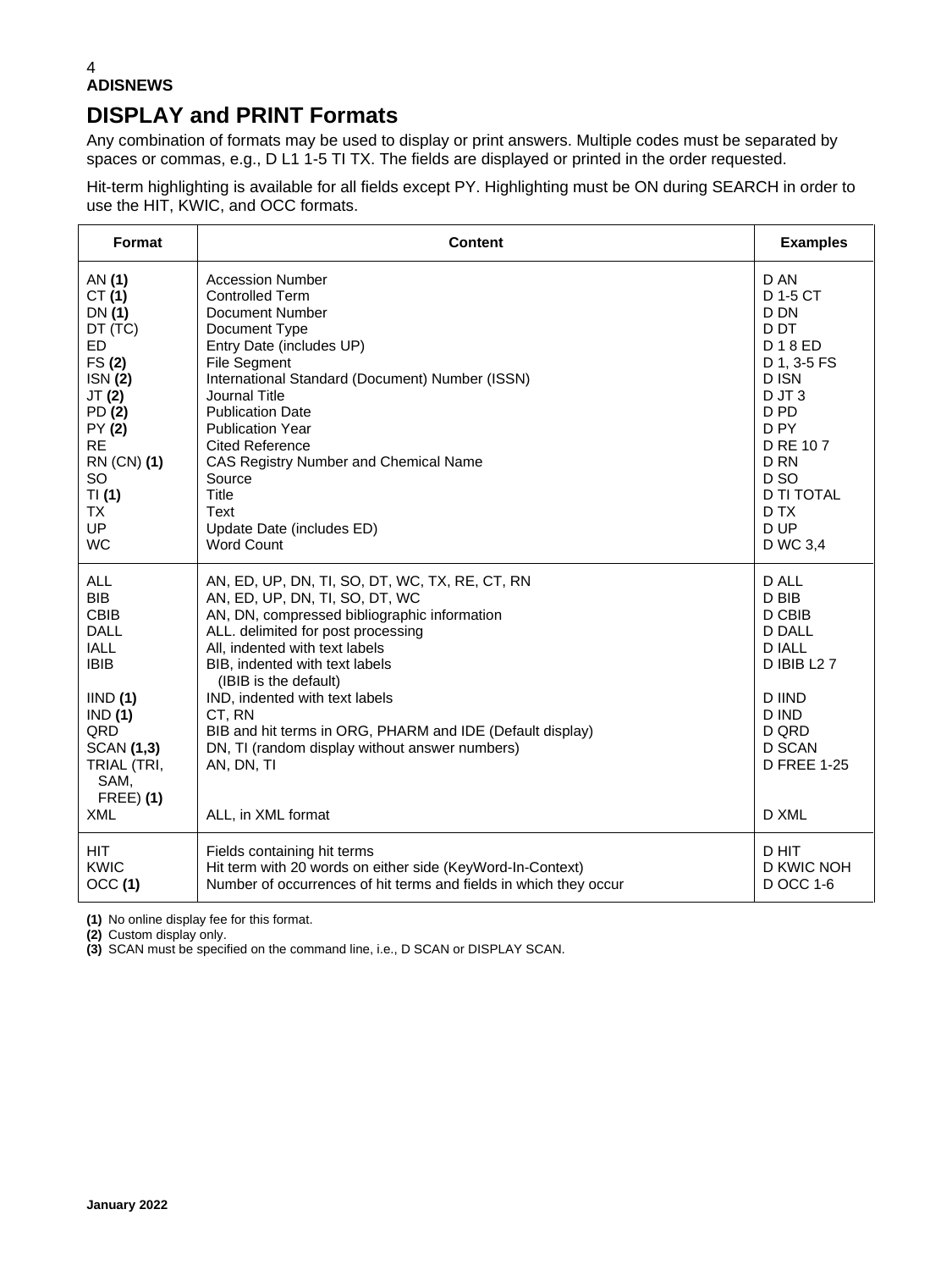# **Full-Text Browsing**

| <b>User Request</b>                     | <b>Example</b>                                                                                 | <b>System Response</b>                             |
|-----------------------------------------|------------------------------------------------------------------------------------------------|----------------------------------------------------|
| <b>DISPLAY BROWSE</b>                   | $\Rightarrow$ DISPLAY BROWSE<br>ENTER $(L1)$ OR $L#$ :<br>ENTER (DIS), ANSWER NUMBERS, OR END: | <b>NOVICE</b> version                              |
| D BRO                                   | $\Rightarrow$ D BRO L1                                                                         | <b>EXPERT</b> version                              |
| Answer number(s)                        | $:1-3$                                                                                         | display answers 1, 2, and 3 in<br>default format   |
| Answer number(s) and format             | :4 HIT                                                                                         | display answer 4 in HIT format                     |
| Format only                             | :TI TX                                                                                         | display title and text of last<br>answer displayed |
| Change default format                   | :*KWIC                                                                                         | change default to KWIC<br>no answer displayed      |
| Forward n fields                        | :F3                                                                                            | move forward 3 fields                              |
| Backward n fields                       | :B1                                                                                            | move backward 1 field                              |
| Search forward for character<br>string  | :S NICOTINE                                                                                    | search forward within record for<br>'nicotine'     |
| Search backward for character<br>string | :S-NAUSEA                                                                                      | search backward within record<br>for 'nausea'      |
| End DISPLAY BROWSE                      | :END                                                                                           | exit DISPLAY BROWSE and                            |
|                                         | $\Rightarrow$                                                                                  | return to $\Rightarrow$                            |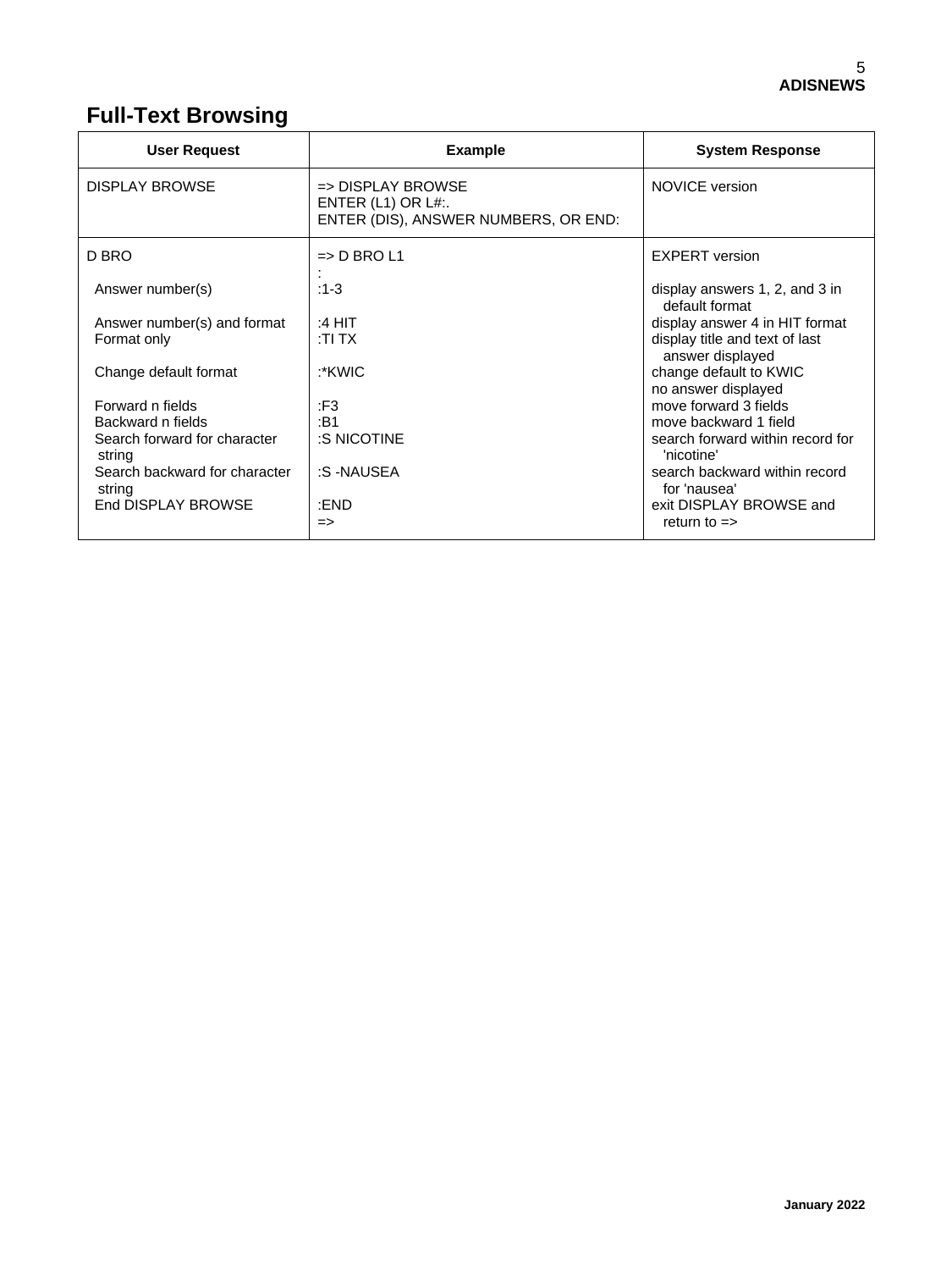#### 6 **ADISNEWS**

### **SELECT, ANALYZE, and SORT Fields**

The SELECT command is used to create E-numbers containing terms taken from the specified field in an answer set.

The ANALYZE command is used to create an L-number containing terms taken from the specified field in an answer set.

The SORT command is used to rearrange the search results in either alphabetic or numeric order of the specified field(s).

| <b>Field Name</b>                        | <b>Field Code</b> | <b>ANALYZE/</b><br>SELECT (1) | <b>SORT</b> |
|------------------------------------------|-------------------|-------------------------------|-------------|
| <b>Accession Number</b>                  | AN                | Y                             | N           |
| <b>CAS Registry Number</b>               | <b>RN</b>         | Y(2)                          | N           |
| CAS Registry Number and Chemical Name    | <b>CHEM</b>       | Y (2)                         | N           |
| <b>Chemical Name</b>                     | CN.               | Y                             | N           |
|                                          | <b>NAME</b>       | Y(2)                          | N           |
| <b>Cited Reference</b>                   | <b>RE</b>         | Y(3,4)                        | N           |
| <b>Cited Reference Publication Name</b>  | <b>RWK</b>        | Υ                             | N           |
| <b>Controlled Term</b>                   | <b>CT</b>         | Υ                             | Y           |
| <b>Document Number</b>                   | DN                | Y                             | Y           |
| Document Type                            | DT                | Υ                             | Y           |
| <b>Entry Date</b>                        | ED                | Υ                             | Y           |
| File Segment                             | <b>FS</b>         | Y                             | Y           |
| International Standard (Document) Number | <b>ISN</b>        | Y(5)                          | N           |
| Journal Title                            | JT                | Y                             | Y           |
| Occurrence Count of Hit Terms            | OCC               | N                             | Y           |
| <b>Publication Date</b>                  | <b>PD</b>         | Y                             | Y           |
| <b>Publication Year</b>                  | PY                | Y(3)                          | Y           |
| Source                                   | SO                | Υ                             | N           |
| Text                                     | ТX                | Υ                             | N           |
| <b>Title</b>                             | ΤI                | Y (default)                   | Y           |
| <b>Treatment Code</b>                    | ТC                | Υ                             | Y           |
| <b>Update Date</b>                       | UP                |                               | Y           |
| <b>Word Count</b>                        | <b>WC</b>         | N                             | Υ           |

**(1)** HIT may be used to restrict terms extracted to terms that match the search expression used to create the answer set, e.g., SEL HIT CT.

**(2)** Appends /BI to the terms created by SELECT.

**(3)** SELECT HIT and ANALYZE HIT are not valid with this field.

**(4)** Extracts first author, publication year, volume, and first page with a truncation symbol appended and with /RE appended to the terms created by SELECT.

**(5)** Selects or analyzes the ISSN and appends /ISN to the terms created by SELECT.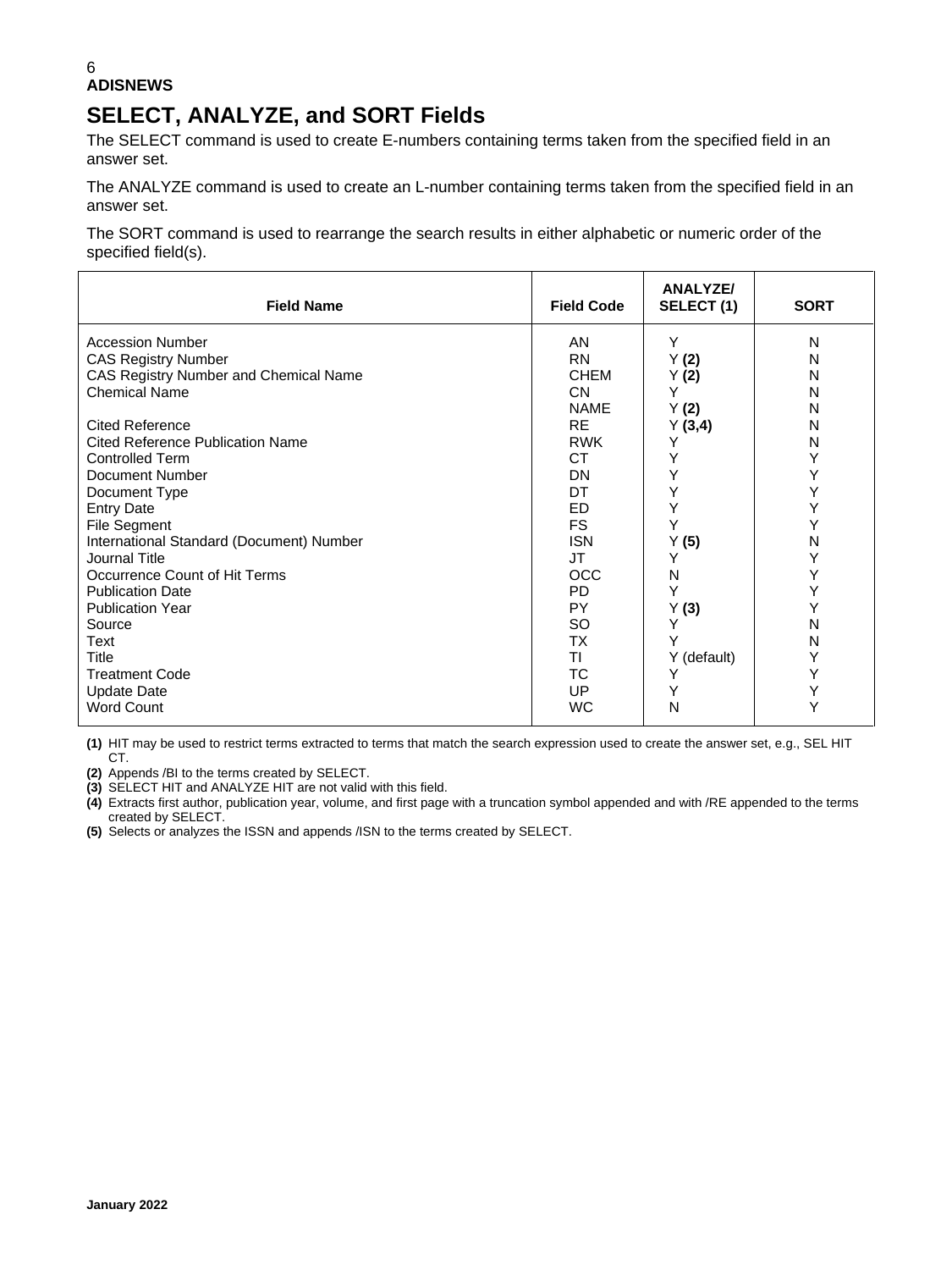### **Sample Records**

#### **DISPLAY IALL (INPHARMA Record)**

| ACCESSION NUMBER: | 2008:8738 ADISNEWS Full-text                                            |
|-------------------|-------------------------------------------------------------------------|
| ENTRY DATE:       | Entered STN: 9 Dec 2008 Last Updated on STN: 9 Dec 2008                 |
| DOCUMENT NUMBER:  | 11738324-801133743                                                      |
| TITLE:            | Product news: Laughter really is the best medicine.                     |
| SOURCE:           | INPHARMA 9 Dec 2008 ISSN: 1173-8324                                     |
| DOCUMENT TYPE:    | (MIX)                                                                   |
| WORD COUNT:       | 186                                                                     |
| TEXT:             |                                                                         |
|                   | Laughter has always been considered the best medicine, and now there is |

research to prove it. Rx Laughter, an organisation interested in using humour for healing, worked

with researchers from UCLA to determine the effect of humorous shows on the pain tolerance of children and adolescents undergoing stressful or painful procedures such as cancer treatments or blood draws.

Eighteen healthy children, aged 7 to 16 years, participated in the study in which they placed their hands into iced water for up to three minutes maximum. Participants watched funny classic and contemporary shows and researchers took a baseline measure of submersion duration before, during and after viewing of the videos. The participants appraisals of pain and noted submersion times were documented and examined in relation to humor indicators - the number of laughs/smiles and the children's ratings of how funny the show was. The group demonstrated significantly greater pain tolerance while viewing the funny shows, but their ratings of the severity of the pain were not influenced. These results suggest that humorous distraction could be used in clinical settings to help children better handle painful hospital procedures. REFERENCE(S):

(1) Medical News Today. Watching funny shows helps children tolerate pain for longer periods. Internet Document 2007, P[2 pages] (English, Study (USA)) CONTROLLED TERM: Children

#### **DISPLAY IALL (PHARMACOECONOMICS AND OUTCOMES NEWS Record)**

| ACCESSION NUMBER: | 2010:5804 ADISNEWS Full-text                         |  |
|-------------------|------------------------------------------------------|--|
| ENTRY DATE:       | Entered STN: 8 Oct 2010                              |  |
|                   | Last Updated on STN: 8 Oct 2010                      |  |
| DOCUMENT NUMBER:  | 11735503-809116853                                   |  |
| TITLE:            | Chronic pain management inefficient in Europe.       |  |
| SOURCE:           | PHARMACOECONOMICS AND OUTCOMES NEWS 8 Oct 2010 ISSN: |  |
|                   | 1173-5503                                            |  |
| DOCUMENT TYPE:    | (MIX)                                                |  |
| WORD COUNT:       | 116                                                  |  |
| TEXT:             |                                                      |  |

A report, commissioned for inclusion in the European Pain Proposal\*, has shown that inefficiencies in the treatment of chronic pain leads to increased healthcare costs and patient suffering.

The report found that there is a high degree of variability in accessing pain management services, not only between but within countries. In addition, the type of care offered is inconsistent. It says that both cost savings and improved patient outcomes could be achieved if pain was managed efficiently and it calls on the European Union to provide a minimum standard of care for all patients with chronic pain.

\* developed by a group of European experts involved in chronic pain, policy and economics, in partnership with Pfizer REFERENCE(S):

(1) Pain Proposal. New Report Reveals Inefficient Management of Chronic Pain Costs Billions of Euros Each Year. Media Release 2010, P29 Sep 2010.

Available from (English, Media release (Belgium))<br>CONTROLLED TERM: Healthcare-expenditure; Healthcare Healthcare-expenditure; Healthcare-news; Pain, treatment